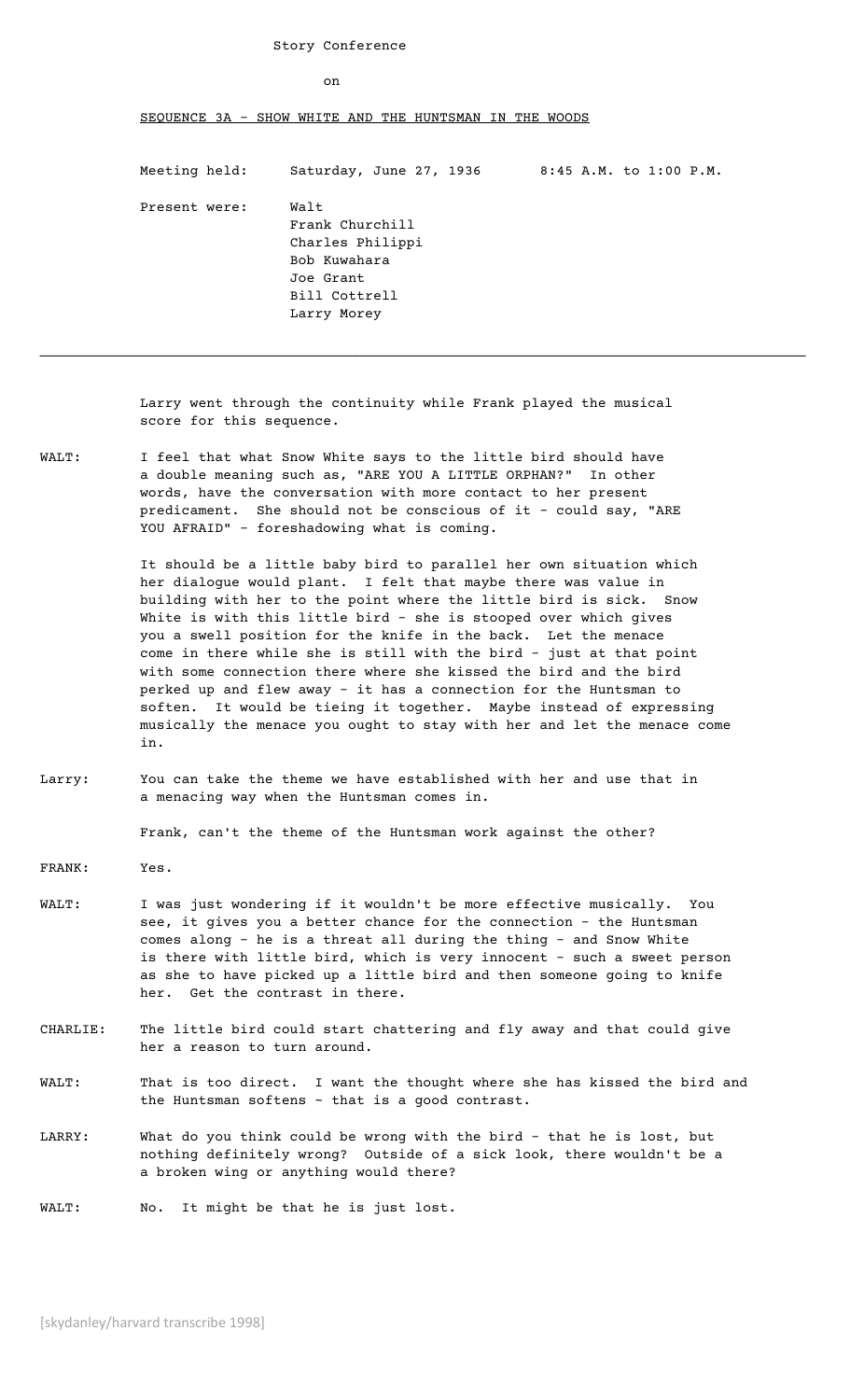- WALT: It might not hurt to parallel her own situation that might come later where she tells him to buck up. The little bird could be lost, sort of like a little kid who is lost.
- LARRY: He could be asked "ARE YOU AN ORPHAN?" and the bird could whistle back.
- WALT: Get a little baby bird idea there. The only thing I saw in that, it is innocent, paralleling her own situation - she isn't conscious of it.
- CHARLIE: I don't see how you are going to show how the Huntsman loses his nerve.
- WALT: That is what we want to build. A shot of bird flying away and the knife is right over back and just as she watches the bird go away - the knife drops and shadow drops right behind her and as she turns on around and looks, he immediately pleads with her. That would be better than a long bunch of dialogue. She would ask short questions — and he would answer with short answers.
- LARRY: Is that the right thought he would say things in short phrases and broken up by her?
- WALT: Yes.

You have your menace planted after the Queen gives the Huntsman instructions to kill Snow White and right away it parallels the situation.

- CHARLIE: Would the rhythm of the music match the rhythm of the foot steps?
- WALT: The moment she gives the Huntsman to kill Snow White we fade out and fade in on the thing being carried out - make it move faster.
- BOB: Its a good tie-up from the Huntsman being ordered to kill her and dissolve from that to the close up of horse's legs and possibly Snow White tramping along.
- Walt: You have your set-up there the morning sun and Snow White dressed in her prettiest dress and being taken into the woods.

I was trying to move that part of the story and get the thing running in one reel, and yet have it rather dramatic, but have it roll right along. In other words, our titles would bridge a lot there. It opens ONCE UPON A TIME - just as if you are going to read the book and builds right up where we are going to start our action and it saves a lot of explanation.

When we pick up with Snow White picking flowers and the Huntsman, you know what to expect – you know that he is to kill her. We won't let the Huntsman weaken any time before the time he drops the knife. He doesn't say a word when the Queen talks to him. Get shots of Huntsmen with a menacing face. When the Queen says KILL HER the Huntsman's face brightens up as though he wants to do it.

- CHARLIE: Don't you think you ought to see him open his knife?
- WALT: Yes, he could just grab at his knife when the Queen tells him to kill her.
- LARRY: We fade in first on Snow White picking flowers and Huntsman in the background. Then, cut to closer shot of her with bird where she is asking him WHAT IS THE MATTER, ARE YOU AN 0RPHAN and she feels sorry for him - then we cut to Huntsman where we see him draw knife and starting forward — then cut back to S.W. trying to console the bird - then cut to the Huntsman's feet drawing nearer to her — then cut back to her and the Huntsman comes in with the knife and he moves closer and she is kissing the bird and the bird flies away - then to a longer shot where Huntsman starts to draw the knife.
- WALT: Yes, that is how I see it for the rough continuity.

I would see his shadow at her. Get the menace of the shadow there. I saw maybe just a shot of the feet and hear the crunching of the leaves and twigs.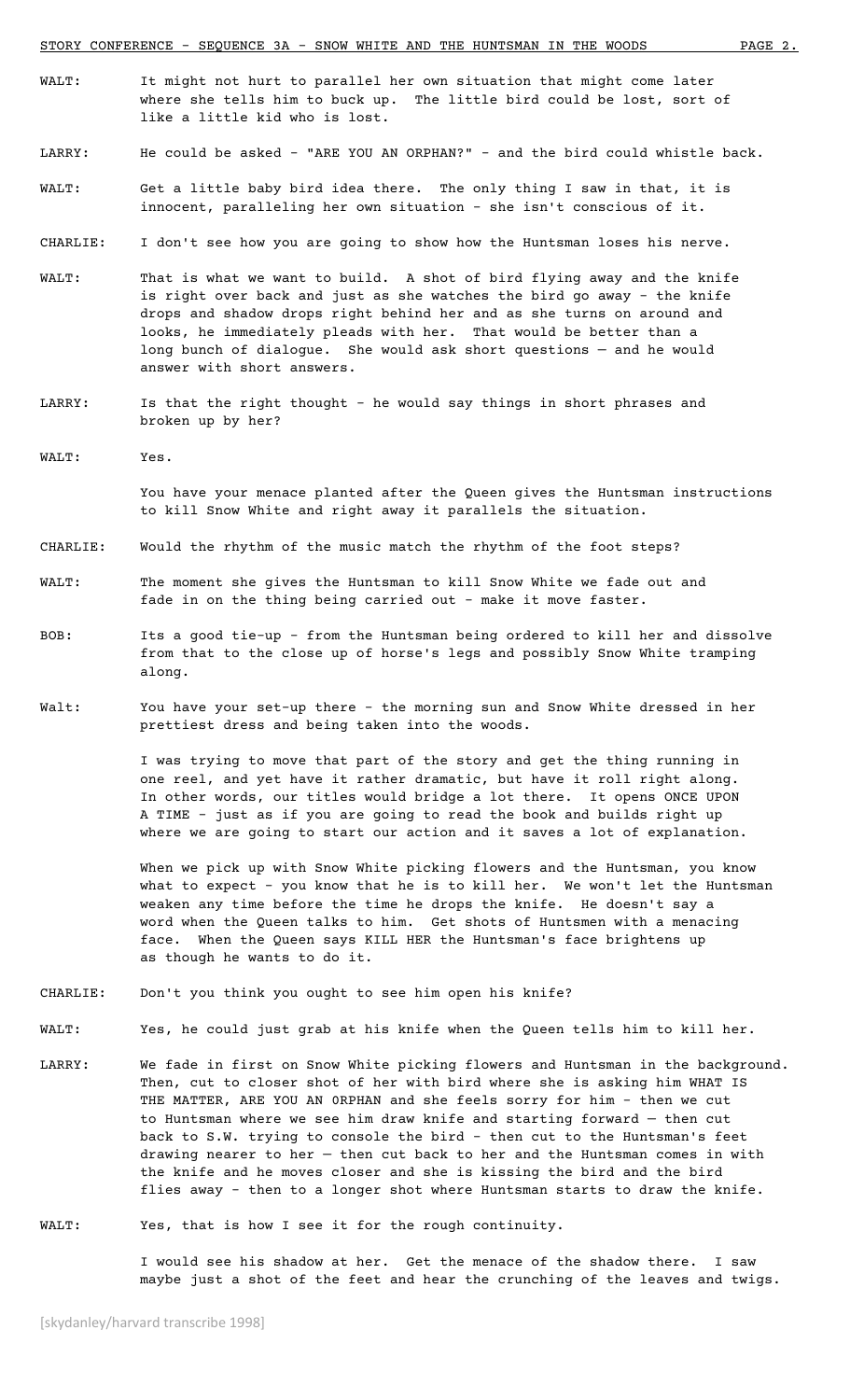- 
- WALT: By the time the Huntsman started I saw morning sunlight streaming in through the trees - that would be at his back, and the two horses just there gazing.

At the start I would rather see the Huntsman in shadow.

- JOE: I thought he could pull his cowl and just see his eyes.
- WALT: That is mostly for those people up for public execution.

Always keep him in shadow for a reason like he is menacing.

- LARRY: Snow White could ask the question, WHY IS HE GOING TO KILL HER.
- WALT: I CAN'T UNDERSTAND WHY WHY SHOULD THE QUEEN WANT TO KILL ME the Huntsman wouldn't let her finish - cut in on sentences.
- CHARLIE: I can't feel it is very dramatic when the Huntsman softens and doesn't kill her. I can't get the connection of it being dramatic. A fellow like the Huntsman who is sent out on a job should do it - a fellow like that wouldn't confess that he couldn't do it.
- LARRY: What we are really trying to put over is that the sweetness and goodness of Snow White defeats the Huntsman's menacing doings.
- WALT: That is just what I had seen of the thing. Let her dialogue, while she is talking to the little bird, plant it so that it is paralleling her own situation that she is a little orphan.
- FRANK: I wouldn't have the bird sick it would be better were he just lost.
- WALT: I don't see that it is sick, but just like a little kid who is lost and is frightened, crying, etc.

We could do without the bird entirely - she could be busy picking flowers when the Huntsman approaches. She could get up and the Huntsman is ready to stab her and then he drops down I CAN'T DO IT - I CAN'T DO IT.

- LARRY: Don't you think the little bird builds that stronger?
- WALT: I thought I did, but I was just saying maybe we could speed the whole thing up, or, maybe there is a better way we can do it. Maybe we don't need this situation here at all.
- BILL: Have you planned any way how the Huntsman gets the heart from the swine?
- WALT: The mirror discloses it.
- LARRY: Does that bird getting well seen too subtle to you as a reason to stop the Huntsman.
- BILL: No, I can see it working in a way it has been done before with Wallace Beery and it can be done again, but it all depends on what the feeling and personality would be.
- LARRY: Do you feel this way he drops his knife and says I CAN'T DO IT I CAN'T KILL SOMEONE WHO IS SO GOOD or something along that line?
- WALT: You mean I have been an old so-and-so, but I can't kill you it would be like plunking a knife into my own child's back - . But we can't get too involved with the dialogue.
- LARRY: He could say I CAN'T DO IT.
- BILL: You could have her escape.

WALT: There would be no explanation for her doing that.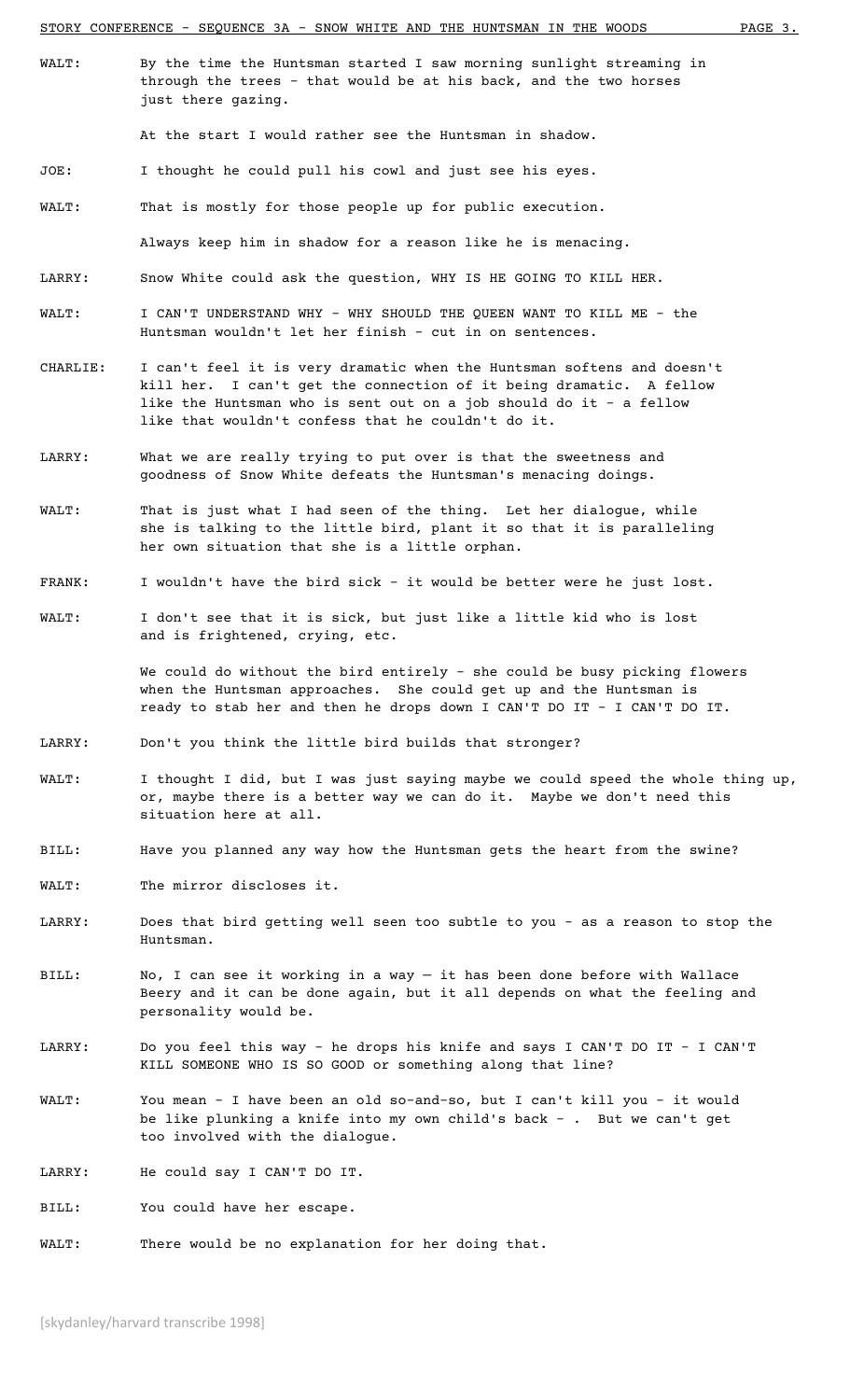BILL: It could be just a fear of pursuit.

- LARRY: But, she has to know that the Queen wants to kill her, as she tells the Dwarfs later.
- WALT: There should be something he says so Snow White could say WHY SHOULD SHE WANT TO KILL ME or WHO WANTED YOU TO KILL ME. He could say GO - GO FOR YOUR OWN SAKE AHD FOR THS SAKES OF THOSE WHO LOVE YOU. I don't think it should be just for her own sake, but for the sake of others.
- BILL: Didn't you talk of one time where the Huntsman is being told by the Quean if he didn't kill Snow White - there would be something done to him, and if he doesn't go through with it, it is his own neck - you might not have such a menace, but you won't have the suspense of whether he is going to kill her or not.
- WALT: I don't think we should dwell on that too much. He thinks of her and he will take care of himself - he will do something to satisfy her - she will never know that Snow White is dead, the Huntsman won't let her know.

I saw it moving pretty fast ~ that is, not taking too much footage for it.

- LARRY: We are just building into the woods, isn't that the way you feel about the sequence?
- WALT: Yes. In the preceding sequence it is just a fade out ahead where the Queen has made the plans - we fade into this sequence where she is picking flowers and build right on up.
- CHARLIE: Snow WHITE won't know that the Queen wants her killed?
- WALT: She has to know that because she tells the Dwarfs later that the Queen wishes to kill her. I feel that that stuff can be put over from the animation angle, and it will be more dramatic if we used shadows and feet on the Huntsman - when you get to faces you lose imagination.
- BILL: Didn't you talk one time that Snow White saw him coming toward her with a knife and she screams and asks him why he is going to kill her and he explains why?
- WALT: I would like to see the Huntsman listen.
- JOE: She screamed and stopped him.
- WALT: We talked once of Snow White talking to the Huntsman saying how pretty the flowers were and how marvelous it was to be out and enjoy the beauties of nature.
- BILL: One thing, if you build up the Huntsmen as a tough guy, who is drooling at the mouth when the Queen tells him to cut Snow White's heart out – it may be pretty hard to put over why he weakens. You will have to put over the explanation and the time is so short.
- WALT: I wouldn't stumble around with it, but make it very direct. When he does weaken, he actually weakens. It is possible that anyone would.

I saw him drop down and kiss her skirt, because after all he is supposed to be a humble servant.

- LARRY: It would be the kissing of the bird that would make him weaken.
- BILL: Or, maybe, it might be something she said that would stop him from doing it. Yes, I think so, too. The right line might justify him dropping the knife. It is a question whether a line would be better anyway than seeing the bird there. What we are trying to put over is that her goodness is so outstanding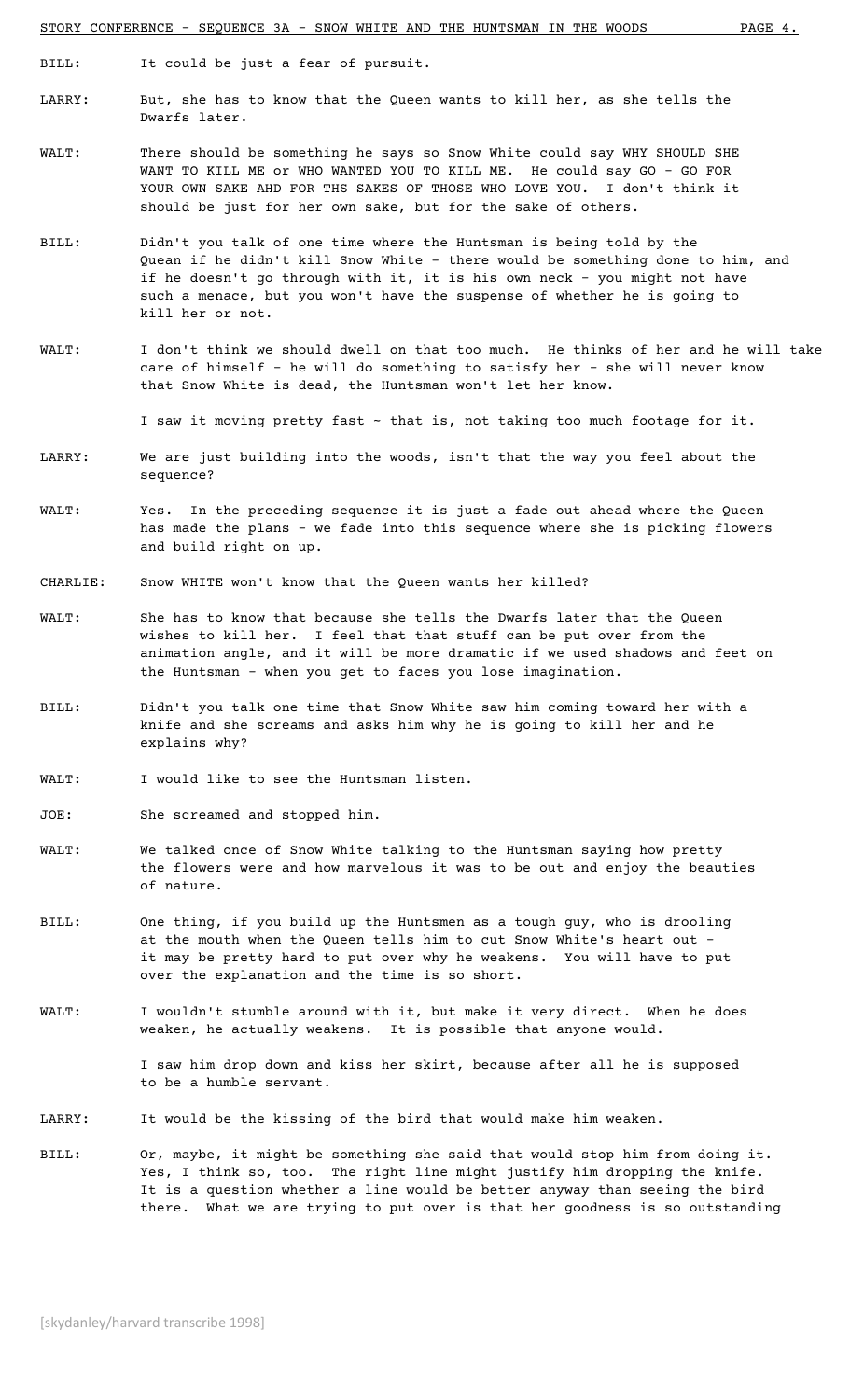LARRY: (cont'd.) that the Huntsman can't kill her.

- WALT: She could be singing to the bird HAVE YOU EVER BEEN IN LOVE. Something where she is talking about love.
- LARRY: In that case if the Huntsman hears her he would have to be closer wouldn't he?
- WALT: While she is picking the flowers she could say something about love so the whole thing could be about love. That is in her mind from the day before where the Prince came to woo her.
- LARRY: Do you think it is strong enough dramatically to see his feet coming toward her and building it stronger his approach to her than have him close to her?
- WALT: She could say something sweet to the bird something with a sweet thought behind it, like NO ONE WILL HURT YOU - YOU HAVE NO REASON TO BE AFRAID -PUT Y0UR CHIN UP and she could push little bird's chin up. She could kiss it. All the time she is doing that talking to the bird here is the menace approaching – it's a counter to the thing.

We could work in birds generally there singing.

- LARRY: It would be better to save them for the woods.
- WALT: Yes, but I say there are birds and she sees just this one little bird, maybe, with his foot caught in a twig or something and is held there and she helps the little bird along.
- LARRY: Did you see them working in connection of stopping the Huntsman in some way?
- WALT: It would be a build up similar to this other. I think when he gets up with knife and then collapses he says, I CAN'T DO IT, and she says, CAN'T DO WHAT? Snow White would be startled. If he could collapse off his own accord it would be sudden and dramatic. It is a certain suspense, they don't know whether he is going to stab her or not.
- LARRY: That seems like the strongest way to me.
- WALT: I think that if the business seemed all right and the idea of him collapsing and can't go on would be the best way.
- CHARLIE: I think it would be a stronger picture if she just turns around and sees the knife over her. It would be more dramatic and then he turns.
- LARRY: It would be harder to justify the turning. The other way seems to be better — because you would have to fool around and stall a little. I think it would be better if he dropped the knife when her back is turned.
- WALT: Snow White would be cutting in. It is one of those things GO NOW, DON'T ASK SO MANY QUESTIONS - GO WHILE HE IS STILL IN THE MOOD. Something that would make her get up and run away from him. She doesn't know what it is all about, but she has just a vague idea that the Quean would kill her. That is what she finds out from him.
- BOB: Don't you think you could show a better reaction on him instead of shadow that you actually did show his reaction when he drops the knife?
- WALT: I thought it had some value to have the knife drop close to her. When she comes up after the sound of the knife drop, he goes right down and grabs her skirt.
- BOB: I think it would be better to show the reaction on him that he was actually going to stab her and then see his reaction of his change of heart.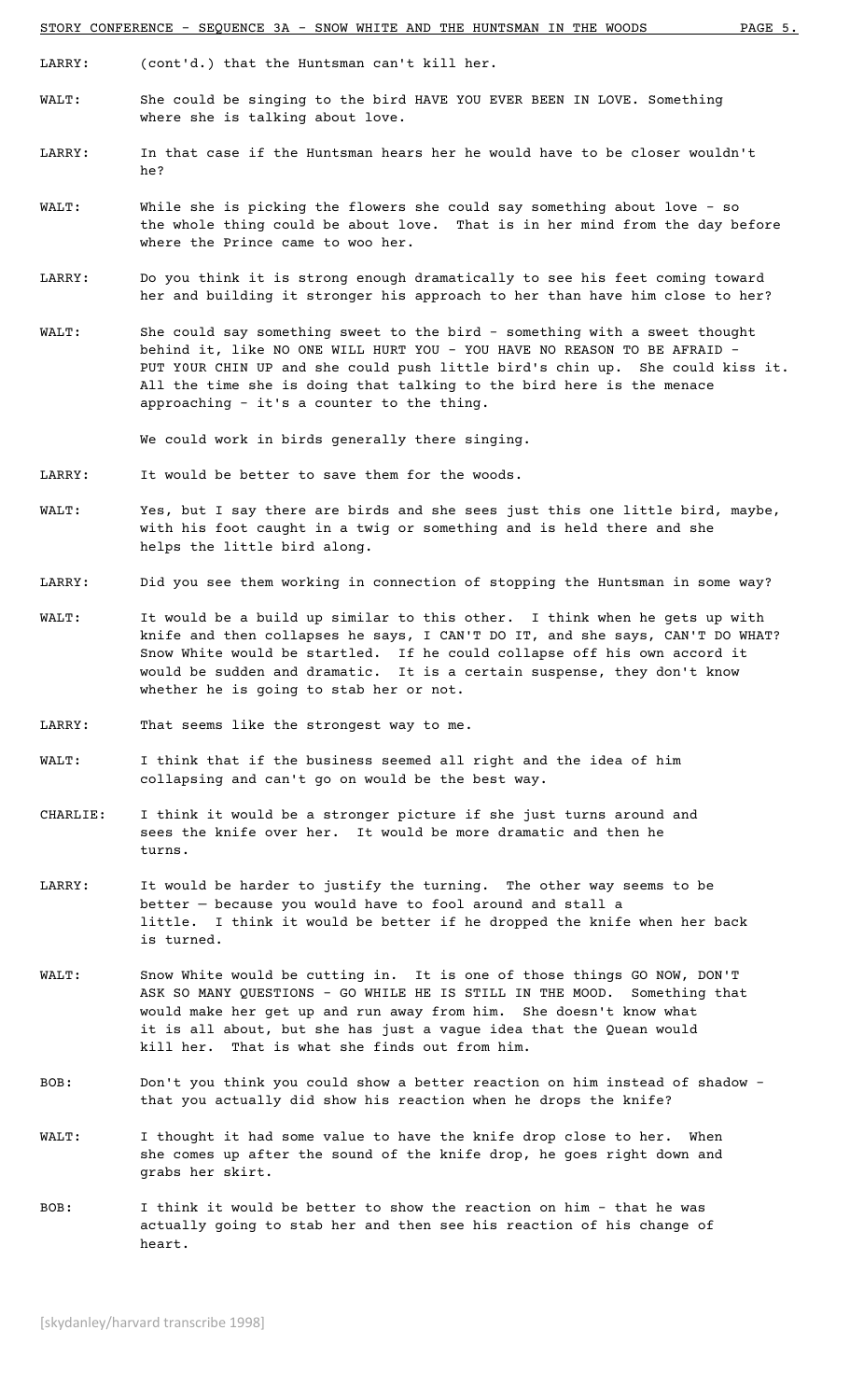- LARRY: Then you have to stop and stall to do that. You want to be more direct the knife drops and then the present situation. It would be more dramatic if you didn't see him falter and then drop it.
- WALT: I was worried about the change of expression to a new attitude even actors in pictures changing attitudes is a very difficult thing to do.
- BOB: I saw a back view of him just over her, then that pause possibly.
- WALT: When the knife drops he could drop and plead with her to forgive him and she answers FORGIVE YOU WHAT.

I think we should have a name for him. We once suggested Humbert. Dick had a name for the queen -

The Queen uses that name when she talks to him HUMBERT MY FAITHFUL.

- LARRY: I think you need a name in the sequence of the QUEEN AND THE HUNTSMAN instead of here.
- WALT: Describe the setting of the scene – don't describe it in detail, but just the thought that Snow White is to be picking flowers — so that when you open on the set-up here there is a menace right off the bat - no question at all, and even if you just cut to a shot of the Huntsmen there is a menace there with just his eyes looking.

What I see there - she is trying to help the little bird and then the Huntsman starts to come to her with knife and you cut to Huntsman as he pulls knife out and have a slow walk on him out of the scene - that is the last you see of Huntsman, except his feet approaching. While she is talking to the little bird and saying things to cheer it up, here comes the feet slow with a hesitating step - it could be a kind of step that is trying to be light.

- LARRY: Would you see the shadows on the ground?
- WALT: Yes, but the shadows are so that they carry through. She is there with little bird and right behind comes the shadow - build up the shadow and knife, and as it gets set cut to her and she kisses little bird and it flies away - then we cut back to knife over her and it begins to shake, hand opens and knife drops. Maybe he could drop down right in the scene, and she takes it and he says FORGIVE ME YOUR HIGHNESS. Snow White is up there like she can't understand it WHY, HUMBERT? WHAT IS IT? And Humbert could say I COULDN'T DO IT YOUR HIGHNESS - S.W. says, WHAT? – Humbert: I *CAN'T* KILL YOU FOR HER - S.W. says WHO - Humbert says, THE QUEEN, THE QUEEN, GO GO GO AND NEVER RETURN TO THE CASTLE FOR THE SAKE OF NOT 0NLY YOURSELF, BUT FOR THOSE YOU LOVE, DON'T RETURN. Maybe he could end up with GO GO GO. She is confused and runs off maybe cut back to a shot of him in a break-down quiver position at the last. Get a shot of the woods and she doesn't know what to do, but just goes on, hesitation at the beginning, but goes on deeper and deeper - maybe you could carry that SALLY SALLY idea of KILL YOU - WHO? - THE QUEEN - building in the little things the Huntsman said to her. And always that GO GO GO when she stops.

The dialogue that would send her would be GO GO GO. DON'T ASK QUESTIONS CHILD, GO GO GO.

I would see her go toward the woods and then cut into the woods, rather then running into it.